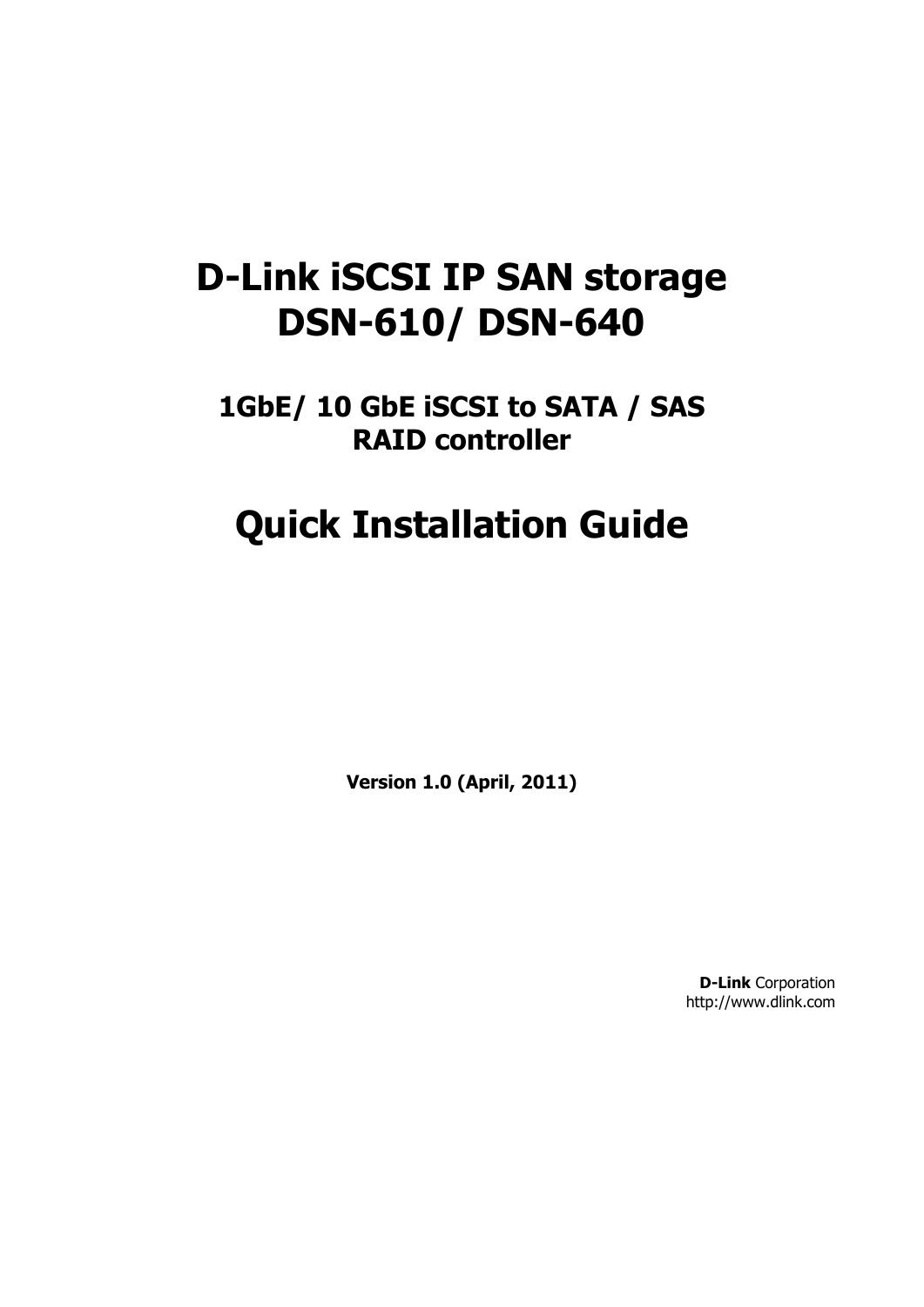### **Package contents**

The package contains the following items:

- 1. RAID controller, DSN-610 or DSN-640 (x1)
- 2. GBIC transceiver (x1) and cable (x1) for DSN-640 only



## **Install battery backup module**

Please follow procedure below to install battery backup module.

- 1. Make sure DSN-6000 series is power off.
- 2. Remove the cover of battery backup module.



3. Insert the battery backup module.



- 4. Tighten the screws up.
- 5. Power on DSN-6000 series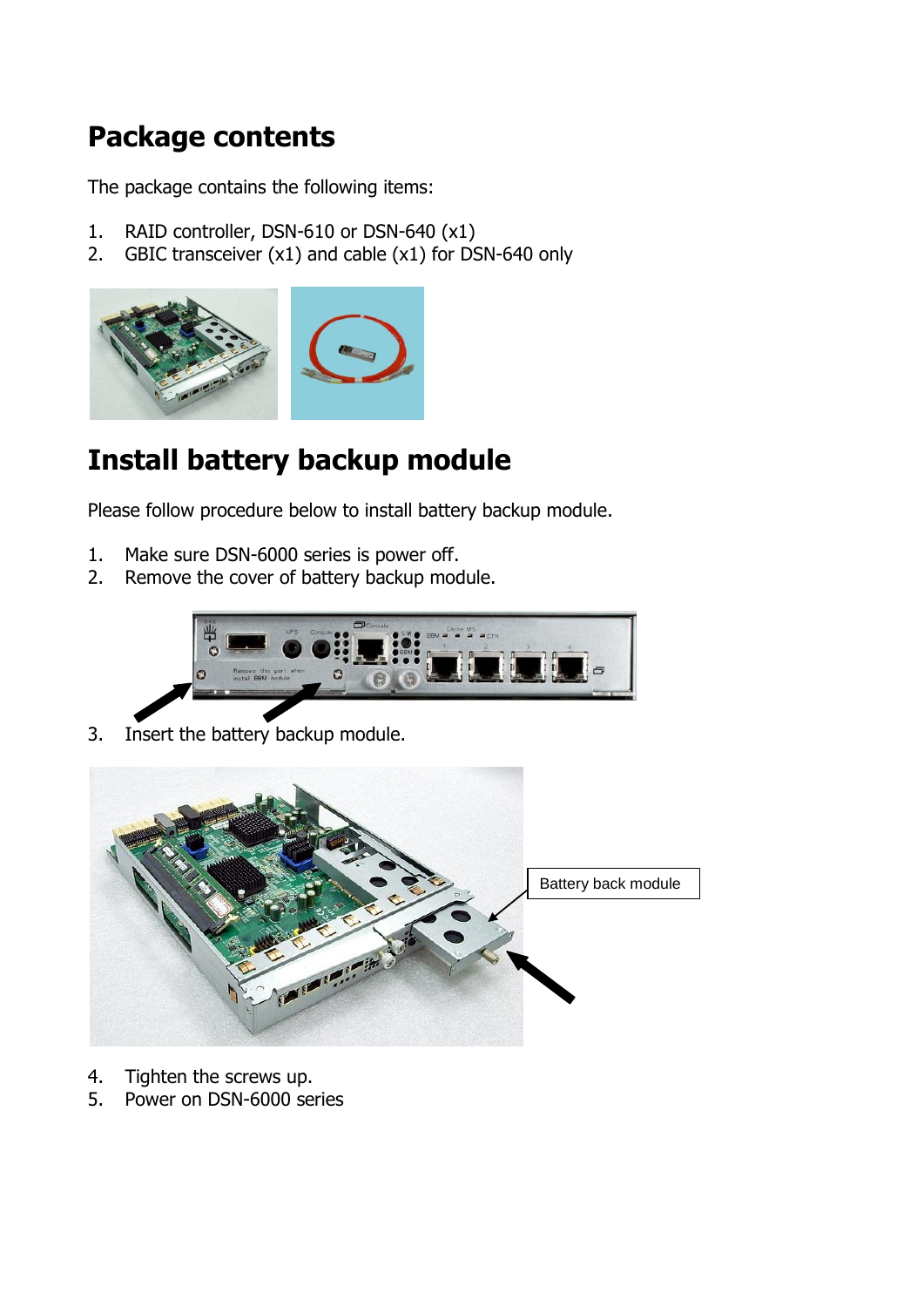### **Install DSN-610/DSN-640 in DSN-6x10 subsystem**

This following procedure applies to upgrading from DSN-6110 to DSN6120 as well as from DSN-6410 to DSN-6420. Before you do this, please make sure that either DSN-6110 or DSN-6410 is properly installed according to the manuals.

Before you can insert the second controller to the IP SAN storage, the IP SAN storage system should be up and running and the maintenance\system page of the GUI should look like the following screenshot.. Note that the status is single as you have one controller only.

| $\leq$                              | System information | Event log                                    | Upgrade | Reset to factory default |  |  |
|-------------------------------------|--------------------|----------------------------------------------|---------|--------------------------|--|--|
| <b>DSN-6000</b>                     | Item               | Information                                  |         |                          |  |  |
|                                     | CPU type           | XSC3-IOP8134x Family rev 9 (v5I)             |         |                          |  |  |
| System configuration<br>$E^{\odot}$ | System memory      | ECC Unbuffered DDR-II 2048MB                 |         |                          |  |  |
| iSCSI configuration                 | Firmware version   | DSN-6000 2.0.1 (build 201102111500)          |         |                          |  |  |
| Volume configuration                | Serial number      | 14D64D868E40 (Controller 1: 500137800390AD98 |         |                          |  |  |
| Enclosure management                | Backplane ID       | <b>DSN6000</b>                               |         |                          |  |  |
| Maintenance                         | JBOD serial no.    | No JBOD connected                            |         |                          |  |  |
|                                     | <b>JBOD</b> status | No JBOD connected                            |         |                          |  |  |
| Quick installation                  | <b>Status</b>      | Single                                       |         |                          |  |  |
| Volume creation wizard              | Replication        | Not activated.                               |         |                          |  |  |

You can also verify controller mode in "Maintenance\Upgrade". Check out the "Controller Mode" section.

| $\leq$                                                                    | System information                                                    | Event log | Upgrade | Reset to factory default | Import and export | Reboot and shutdown |  |
|---------------------------------------------------------------------------|-----------------------------------------------------------------------|-----------|---------|--------------------------|-------------------|---------------------|--|
| <b>DSN-6000</b>                                                           | RAID Controller/System(s)                                             |           |         |                          |                   |                     |  |
| System configuration<br>SCSI configuration                                | <b>Browse the firmware to upgrade:</b>                                |           |         |                          | 瀏覽                |                     |  |
| Volume configuration<br>Ø<br><b>M</b> Enclosure management<br>Maintenance | Confirm                                                               |           |         |                          |                   |                     |  |
|                                                                           | JBOD Controller/System(s)                                             |           |         |                          |                   |                     |  |
| Quick installation<br><b>Call</b>                                         | Choose a JBOD:                                                        |           |         | $\blacktriangledown$     |                   |                     |  |
| Volume creation wizard                                                    | Browse the firmware to upgrade:                                       |           |         |                          | 瀏覽                |                     |  |
|                                                                           | Confirm                                                               |           |         |                          |                   |                     |  |
|                                                                           | <b>Controller Mode</b>                                                |           |         |                          |                   |                     |  |
|                                                                           | Enter the MAC address for the mode setting:<br><b>Operation mode:</b> |           |         | Single -                 |                   |                     |  |
|                                                                           | Confirm                                                               |           |         |                          |                   |                     |  |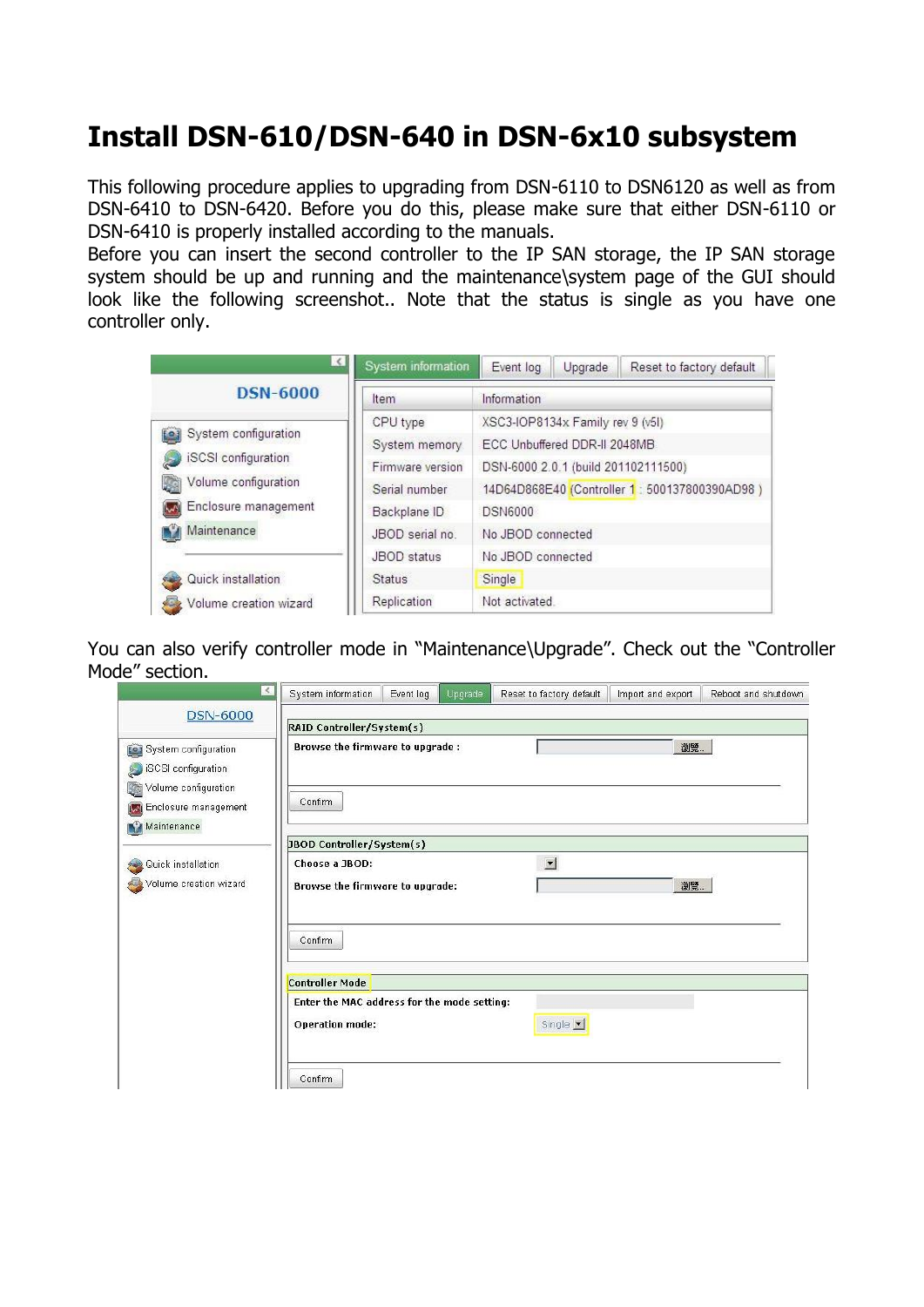Please follow the steps below to upgrade to dual controller mode.

#### **Step 1**

Go to "Maintenance\System". Copy the IP SAN storage serial number.

| $\left\langle \cdot \right\rangle$ | System information | Event log                                   | Upgrade | Reset to factory default |  |
|------------------------------------|--------------------|---------------------------------------------|---------|--------------------------|--|
| <b>DSN-6000</b>                    | Item               | Information                                 |         |                          |  |
|                                    | CPU type           | XSC3-IOP8134x Family rev 9 (v5I)            |         |                          |  |
| [9] System configuration           | System memory      | ECC Unbuffered DDR-II 2048MB                |         |                          |  |
| iSCSI configuration                | Firmware version   | DSN-6000 2.0.1 (build 201102111500)         |         |                          |  |
| Volume configuration               | Serial number      | 14D64D868E40 Controller 1: 500137800390AD98 |         |                          |  |
| Enclosure management               | Backplane ID       | <b>DSN6000</b>                              |         |                          |  |
| Maintenance                        | JBOD serial no.    | No JBOD connected                           |         |                          |  |
|                                    | JBOD status        | No JBOD connected                           |         |                          |  |
| Quick installation                 | <b>Status</b>      | Single                                      |         |                          |  |
| Volume creation wizard             | Replication        | Not activated.                              |         |                          |  |

#### **Step 2**

Go to "Maintenance\Upgrade" and paste the serial number into "Controller Mode" section. Select "Dual" as operation mode.

| System information                          | Event log | Upgrade | Reset to factory default   | Import and export | Reboot and shutdown |
|---------------------------------------------|-----------|---------|----------------------------|-------------------|---------------------|
| RAID Controller/System(s)                   |           |         |                            |                   |                     |
| <b>Browse the firmware to upgrade:</b>      |           |         |                            | 瀏覽                |                     |
| Confirm                                     |           |         |                            |                   |                     |
| JBOD Controller/System(s)                   |           |         |                            |                   |                     |
| Choose a JBOD:                              |           |         | $\mathbf{r}$               |                   |                     |
| Browse the firmware to upgrade:             |           |         |                            | 瀏覽                |                     |
| Confirm                                     |           |         |                            |                   |                     |
| <b>Controller Mode</b>                      |           |         |                            |                   |                     |
| Enter the MAC address for the mode setting: |           |         | 14D64D868E40               |                   |                     |
| <b>Operation mode:</b>                      |           |         | Single v<br>Dual<br>Single |                   |                     |
| Confirm                                     |           |         |                            |                   |                     |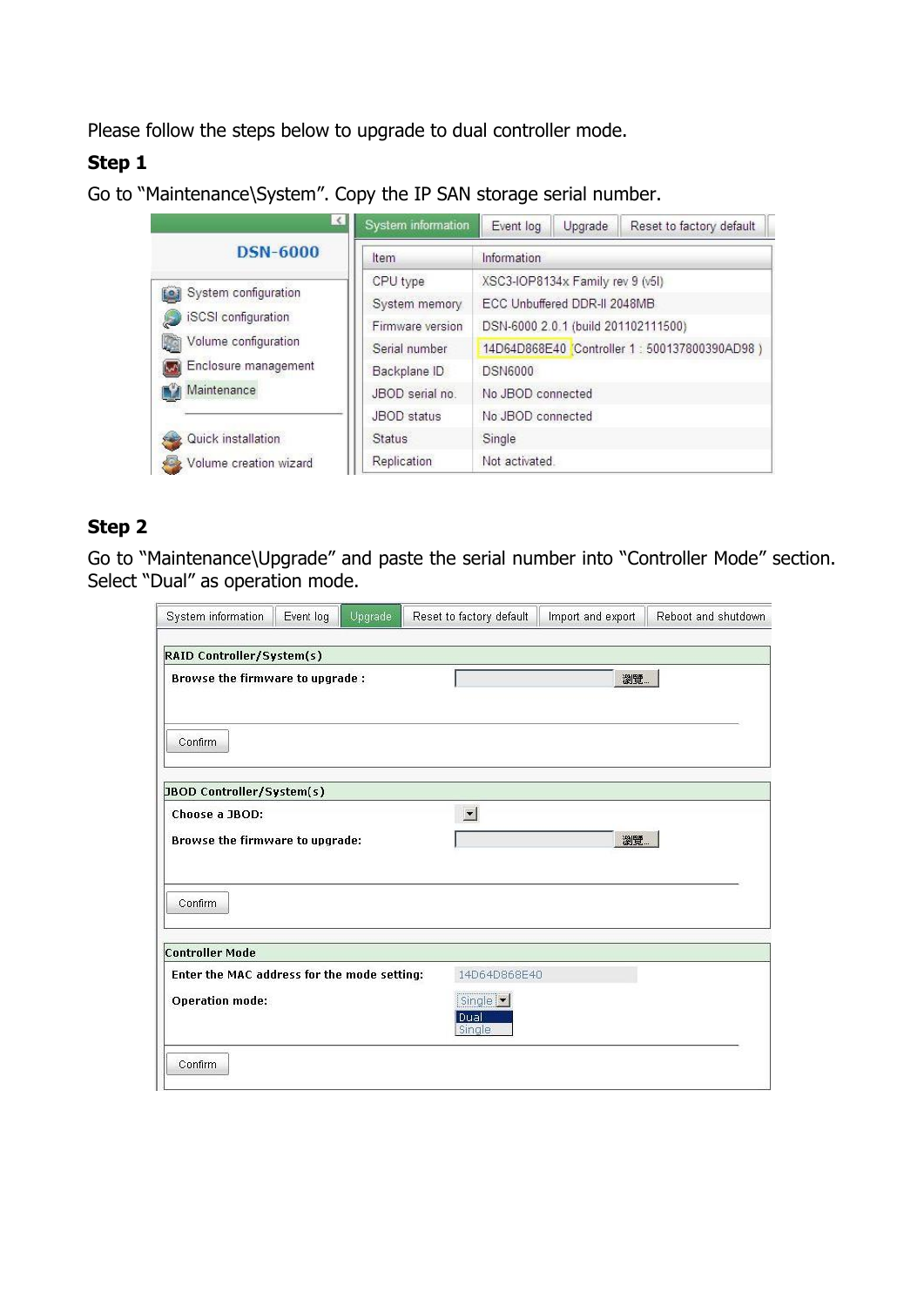#### **Step 3**

Click "confirm". The system will ask you to shutdown. Please shutdown IP SAN storage.



Click Ok.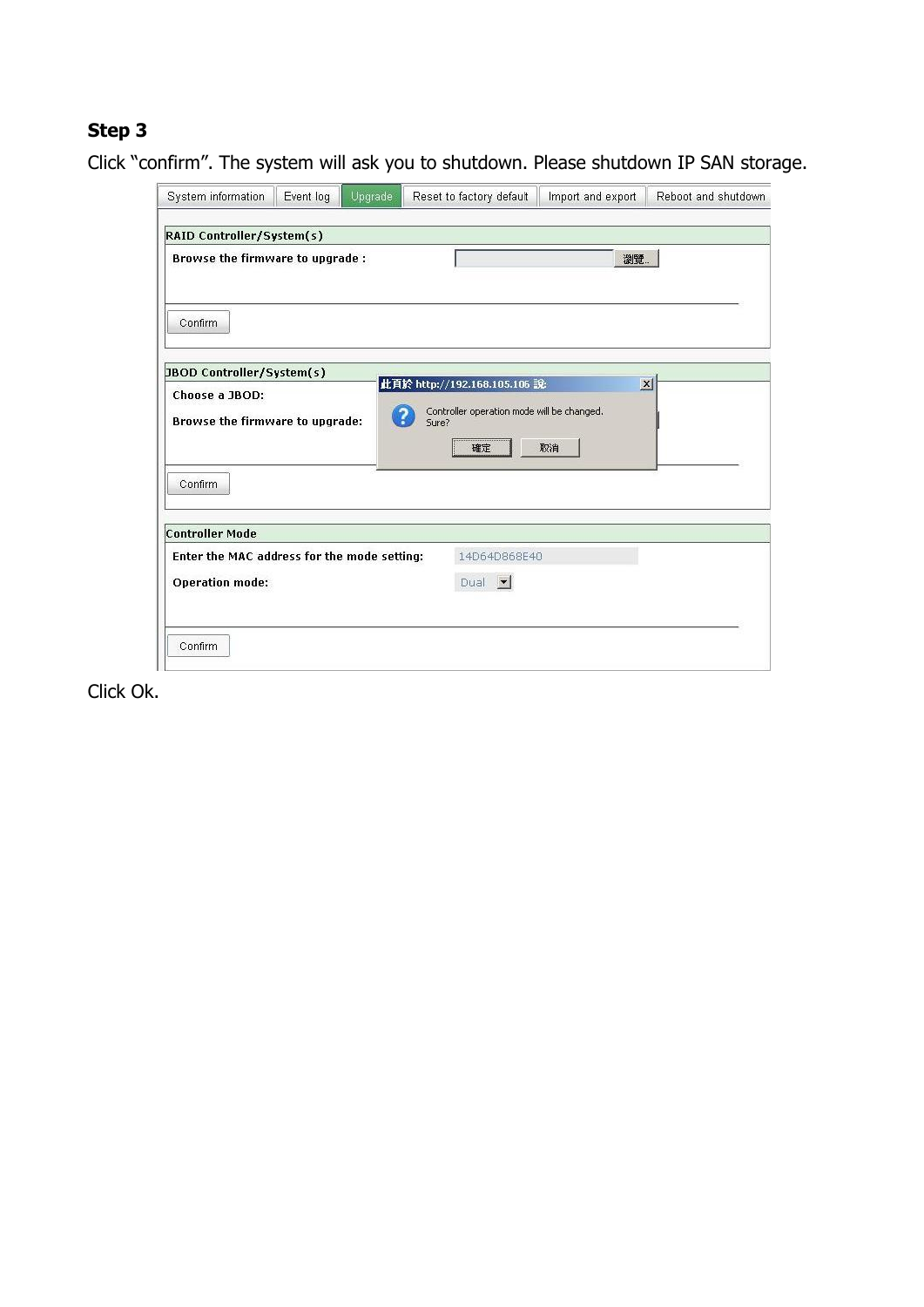| System information                          | Event log | Upgrade                   | Reset to factory default              | Import and export | Reboot and shutdown |
|---------------------------------------------|-----------|---------------------------|---------------------------------------|-------------------|---------------------|
| RAID Controller/System(s)                   |           |                           |                                       |                   |                     |
| <b>Browse the firmware to upgrade:</b>      |           |                           |                                       | 瀏覽.               |                     |
|                                             |           |                           |                                       |                   |                     |
| Confirm                                     |           |                           |                                       |                   |                     |
| JBOD Controller/System(s)                   |           |                           | 此頁於 http://192.168.105.106 說:         |                   | $\vert x \vert$     |
| Choose a JBOD:                              |           |                           | Controller operation mode is changed. |                   |                     |
| Browse the firmware to upgrade:             |           |                           | Please shutdown the system!           |                   |                     |
|                                             |           |                           | 確定                                    |                   |                     |
| Confirm                                     |           |                           |                                       |                   |                     |
| <b>Controller Mode</b>                      |           |                           |                                       |                   |                     |
| Enter the MAC address for the mode setting: |           |                           | 14D64D868E40                          |                   |                     |
| <b>Operation mode:</b>                      |           | Dual $\blacktriangledown$ |                                       |                   |                     |
|                                             |           |                           |                                       |                   |                     |
| Confirm                                     |           |                           |                                       |                   |                     |

Go to "Maintenance\Reboot and shutdown". Click "Shutdown" to shutdown the system.



Click Ok.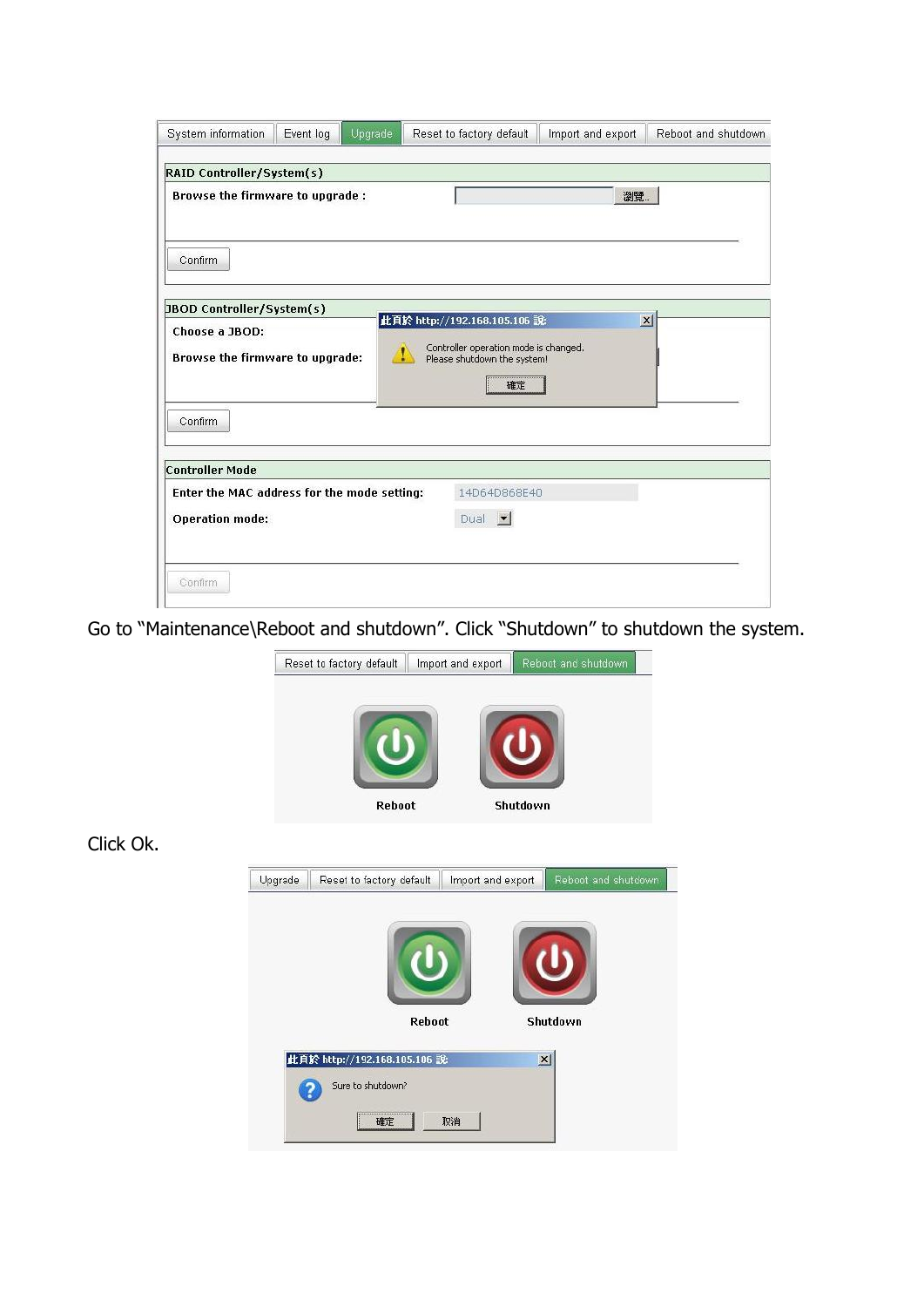#### **Step 4**

Power off DSN-6110 or DSN-6410 by switching power button. Remove the empty cage by loosen the screws and ejection levers.



#### **Step 5**

Insert the second controller to the IP SAN storage and secure in place, then power on the system.



The IP SAN storage should now appear in dual controller mode as either DSN-6120 or DSN-6420.

Go to "Maintenance\System information" to check that the IP SAN storage is running in dual controller mode now.

| $\leq$                          | System information | Firmware synchronization<br>Reset to factory default<br>Event log<br>Upgrade<br>Impor |  |  |  |  |  |
|---------------------------------|--------------------|---------------------------------------------------------------------------------------|--|--|--|--|--|
| <b>DSN-6000</b>                 | Item               | Information                                                                           |  |  |  |  |  |
|                                 | CPU type           | XSC3-IOP8134x Family rev 9 (v5I)                                                      |  |  |  |  |  |
| <b>[6]</b> System configuration | System memory      | ECC Unbuffered DDR-II 2048MB                                                          |  |  |  |  |  |
| SCSI configuration              | Firmware version   | DSN-6000 2.0.1 (build 201102111500)                                                   |  |  |  |  |  |
| Volume configuration            | Serial number      | 14D64D868E40 (Controller 1 : 500137800390AD98 , Controller 2 : 500137800390A5D8)      |  |  |  |  |  |
| <b>Ky</b> Enclosure management  | Backplane ID       | <b>DSN6000</b>                                                                        |  |  |  |  |  |
| Maintenance                     | JBOD serial no.    | No JBOD connected                                                                     |  |  |  |  |  |
|                                 | JBOD status        | No JBOD connected                                                                     |  |  |  |  |  |
| Quick installation              | <b>Status</b>      | Normal                                                                                |  |  |  |  |  |
| Volume creation wizard<br>5     | Replication        | Not activated.                                                                        |  |  |  |  |  |